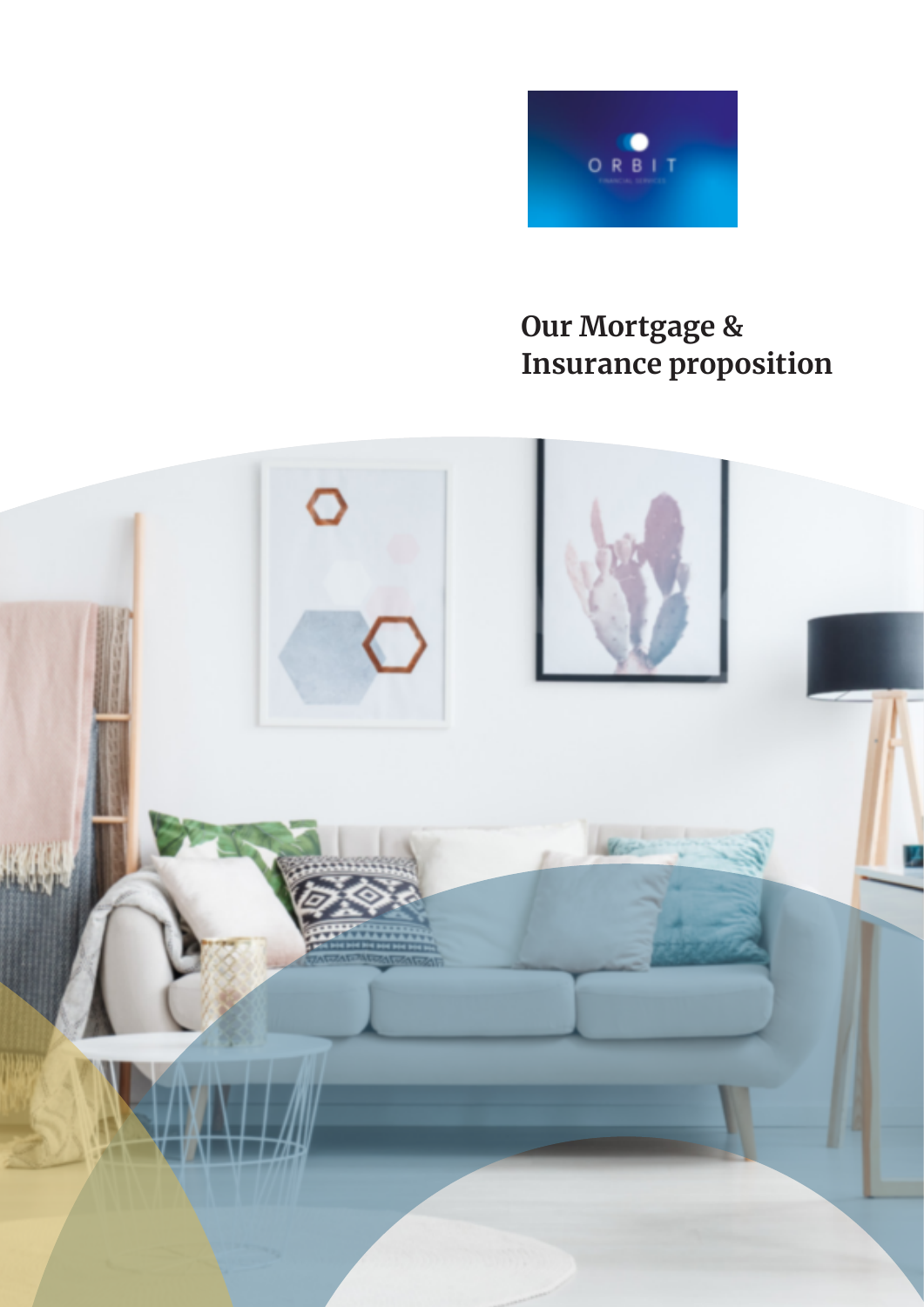**About us** subsequent walton Financial Solutions is focused on delivering the highest quality advice and customer service within the market place. We are committed to train and develop our staff and through our ability to offer a wide range of lenders and products, pride ourselves on giving straightforward advice to all our customers, guaranteed. Treating our customers fairly is central to our culture resulting in our advisors being recognised through industry awards. Walton Financial Solutions helps in solving customer financial needs. We offer every client a full financial review and believe fundamentally in the importance of protecting not only a client's bricks and mortar, but also their family.

> Walton Financial Solutions Ltd trading as Orbit Financial Services, is an appointed representative of Openwork Mortgage Network.

> > Stage 1 Your goals We establish your goals and aspirations for property ownership

Stage 5 **Reviews** We meet regularly to review your circumstances and help keep you on track to achieve your goals.

# The process we follow

### Stage 2 Your requirements

We gather relevant personal and financial information and establish your requirements for your mortgage, including insurance and protection.

Stage 4 **Application process** We oversee your applications, liasing with lenders / providers to help make sure your applications progresses smoothly.

Stage 3 Our recommendation We recommend a mortgage

and any relevant protection / insurance cover based on what we know about your requirements. We'll also arrange any other services you need, eg. surveys, conveyancing etc...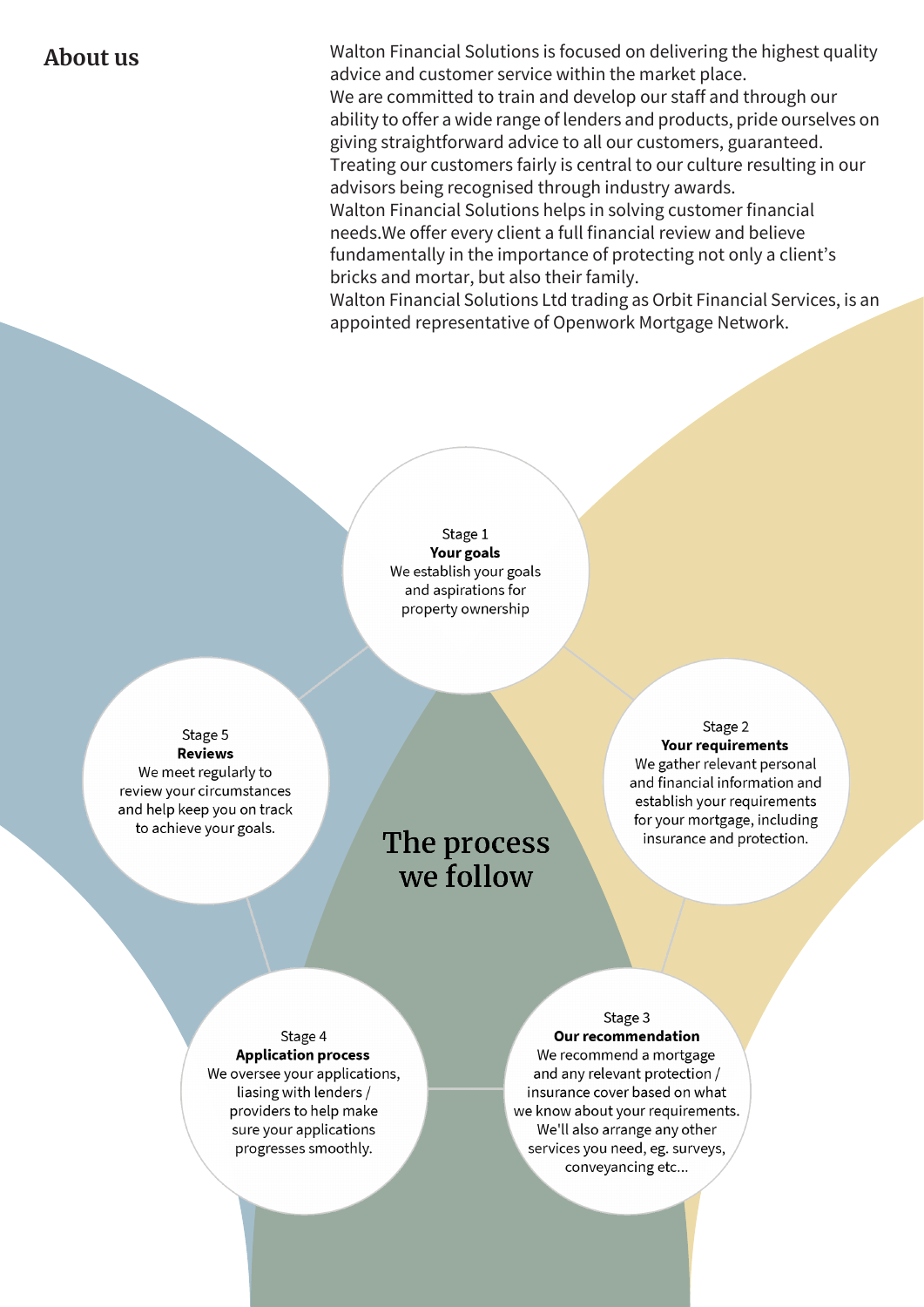# **Mortgages see Insurance**

# **Whose products do we offer?**

### **Mortgages**

We offer a comprehensive range of products from across the market but not deals that you can only obtain by going direct to a lender.

### **Second Charges Mortgages**

If you are purchasing a property with the help of a shared equity loan, our advice will also cover the shared equity second charge. However, we do not advise on any other second charge mortgages. If you need a second charge mortgage we will refer you to a master broker for second charges, who will be able to advise you.

# Which service will we provide you with?

We will advise and make a recommendation for you on a first charge mortgage after we have assessed your needs.

You may request an illustration from us for any regulated mortgage contract we are able to offer you whenever we provide you with information specific to the amount you want to borrow following assessment of your needs and circumstances.

## **Alternative finance options**

If you are looking to increase borrowing secured on a property that you already have a mortgage on, the following alternative finance options may be available and may be more appropriate:

- A Further Advance from your existing lender
- A Second Charge
- An Unsecured Loan

Openwork does not offer advice on Unsecured Lending or Second Charges.

# **What will you have to pay us for our services?**

A fee of between £149 and £499 of the loan amount payable on completion. The total fee will be based on your personal circumstances, employment record and credit history. We will provide you with written confirmation of your fee prior to the commencement of any chargeable activity.

If you'd like to know the range of commission payable from our lenders, please ask me for a list. You will receive an illustration when considering a particular mortgage, which will tell you about any fees relating to it. It is important that you read and understand the illustration.

# **Our refund policy for mortgage fees**

If we charge you a fee and your mortgage does not go ahead, vou will receive: No refund, if you decide not to proceed with the purchase

# **Whose products do we offer?**

We can only offer products from a limited number of insurers for life assurance, critical illness cover, income protection, household insurance, accident, sickness and unemployment insurance and cash lump sum accident protection.

Please see the Insurance Proposition Summary leaflet for details of the insurers we offer insurance products from.

# **Which service will we provide you with?**

We are an insurance intermediary representing you, not any insurer. We will provide you with a personal recommendation after we have assessed your needs, limited to the insurance products available to us, as shown in the Insurance Proposition Summary leaflet

# **What will you have to pay us for our services?**

We arrange the policy with the insurer on your behalf, you do not pay us a fee for doing this. We receive commission from the insurer which is a percentage of the total annual premium. This means that if you purchase one of these products we will receive commission in addition to any adviser charges / fees you may have been or will be paying Openwork for investment-related services. The amount of commission will be disclosed separately should you purchase one of these protection products.

You will receive a quotation which will tell you about any other fees relating to any particular insurance policy.